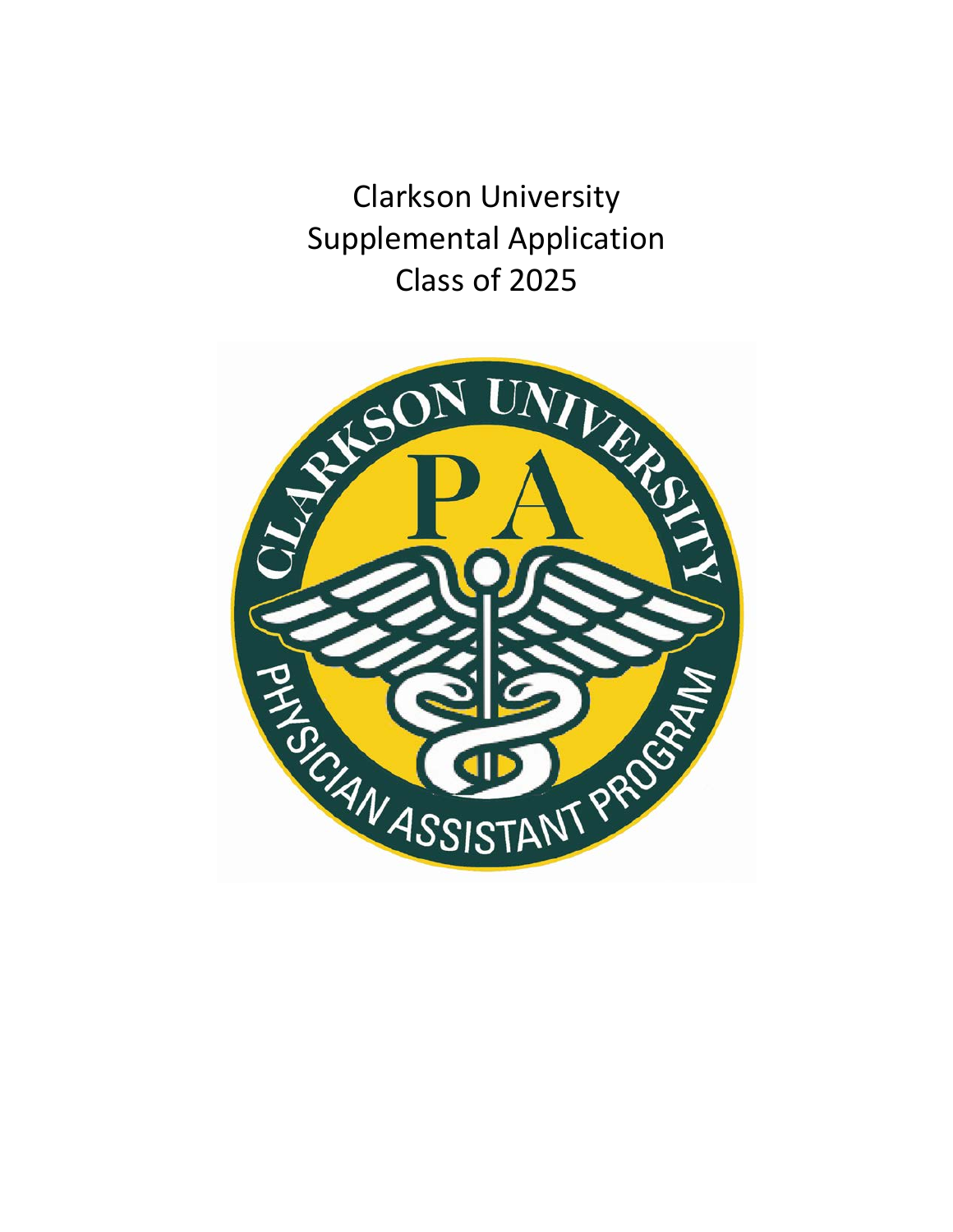

There is no advanced placement in the Clarkson University PA program nor does the program accept transfer credit from a student previously enrolled in another PA program. Clarkson University does not accept experiential credit. Applicants previously enrolled in another PA program, nursing, or medical school will be considered on an individual basis. All non-US citizens or students who have English as a second language must submit their college transcripts to the World Education Service (WES) for translation and successfully complete the TOEFL (Test of English as a Foreign Language) or IELTS (International English Language Testing System). Applicants with a history of drug abuse or conviction of a felony will not be considered for admission to the program.

### **Checklist for Supplemental Application**

- o Biographical Data Page
- o Signed Statement of Meeting Technical Standards
- o Updated Health Care Experience (all experiences including those listed on your CASPA application) Print as many pages as necessary to list all experiences.
- o Write a Personal Statement answering the following: Identify why you feel the Clarkson University Physician Assistant Program will enhance your PA education in pursuit of becoming a highly skilled Physician Assistant. This personal statement is in addition to the one you wrote for CASPA. Please type in a separate word document. There is no word limit.
- o Official transcripts for grades not verified in CASPA must be sent from your university directly to the PA Studies Department at the address listed below
- o Reference letters a total of 3 is required, one of which must be from a clinician (MD, PA, NP, etc). If CASPA has 3 letters and one is from a clinician no letter is required with the supplemental application.
- o Official GRE scores submitted to code 0285, if not previously submitted on CASPA
- o \$50 application fee, check or money order made payable to Clarkson University (no cash accepted)
- o Taken the CASPer assessment test and score submitted

\*\*\*Please do not bend or staple the supplemental application. Please use a paper clip.

#### **Please mail the** *completed* **supplemental application and fee to:**

Clarkson University Department of Physician Assistant Studies-Admissions 8 Clarkson Avenue Potsdam, NY 13699-5882

For questions about completing the Clarkson University supplemental application, contact the Clarkson University Department of Physician Assistant Studies at pa@clarkson.edu or 315-268-2161.

#### **Application Deadline**

*The complete supplemental application must be returned within 30 days of receipt*. If not, the application will be considered as closed. Incomplete applications, applications received after the deadline, or applications received without the application fee will be returned to the sender without review.

#### **Application Statement**

*I understand that withholding information requested in this application or giving false information gives the Admissions Committee the right to make me ineligible for admission to, or continuation at Clarkson University. With this in mind, I certify all the above statements in this application are accurate.* 

 $\frac{1}{2}$  , the contribution of the contribution of the contribution of the contribution of the contribution of the contribution of the contribution of the contribution of the contribution of the contribution of the contr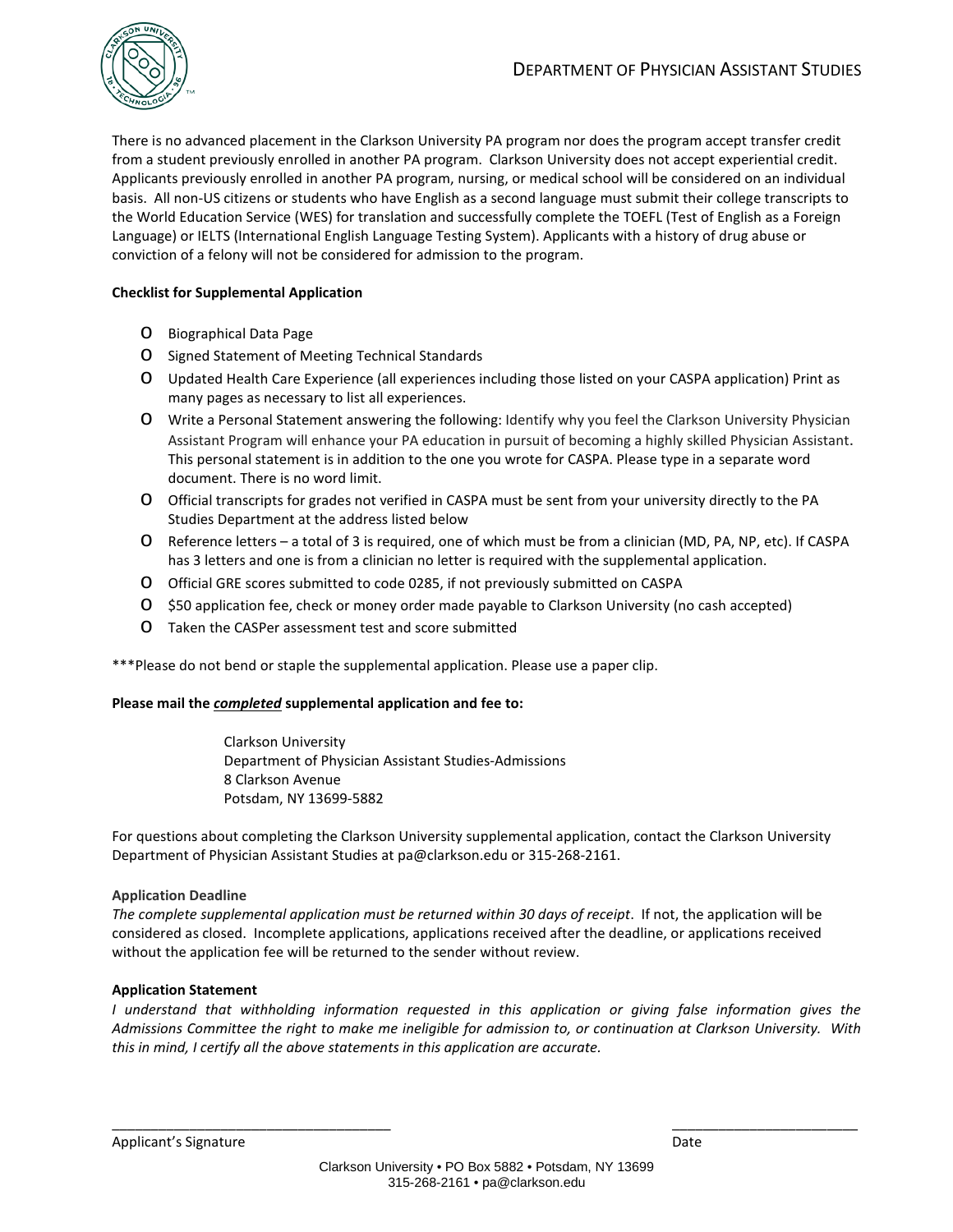

| <b>PERSONAL INFORMATION</b>                                                                                                                                                                                                                                                                                    |                                                                                                                       |                                                             |                               |
|----------------------------------------------------------------------------------------------------------------------------------------------------------------------------------------------------------------------------------------------------------------------------------------------------------------|-----------------------------------------------------------------------------------------------------------------------|-------------------------------------------------------------|-------------------------------|
|                                                                                                                                                                                                                                                                                                                |                                                                                                                       |                                                             |                               |
|                                                                                                                                                                                                                                                                                                                |                                                                                                                       |                                                             |                               |
| <b>BIOGRAPHICAL HISTORY</b>                                                                                                                                                                                                                                                                                    |                                                                                                                       |                                                             |                               |
| Date of birth (mm/dd/yy) $\frac{1}{2}$ $\frac{1}{2}$ $\frac{1}{2}$ $\frac{1}{2}$ $\frac{1}{2}$ $\frac{1}{2}$ $\frac{1}{2}$ $\frac{1}{2}$ $\frac{1}{2}$ $\frac{1}{2}$ $\frac{1}{2}$ $\frac{1}{2}$ $\frac{1}{2}$ $\frac{1}{2}$ $\frac{1}{2}$ $\frac{1}{2}$ $\frac{1}{2}$ $\frac{1}{2}$ $\frac{1}{2}$ $\frac{1}{$ |                                                                                                                       |                                                             |                               |
|                                                                                                                                                                                                                                                                                                                |                                                                                                                       |                                                             |                               |
| Gender □Male □Female                                                                                                                                                                                                                                                                                           |                                                                                                                       |                                                             |                               |
| Optional: Marital Status: □ Single □ Married □ Divorced □ Separated □ Civil Partnership                                                                                                                                                                                                                        |                                                                                                                       |                                                             |                               |
| <b>NATIONAL ID</b><br>Social Security Number ___________________________                                                                                                                                                                                                                                       |                                                                                                                       |                                                             |                               |
| <b>ADDRESS/PHONE NUMBER</b><br><b>Permanent Mailing Address</b>                                                                                                                                                                                                                                                | <u> 1980 - Johann Stoff, fransk politik (d. 1980)</u>                                                                 |                                                             |                               |
| <b>Preferred Mailing Address</b>                                                                                                                                                                                                                                                                               | <u> 1989 - Johann Stoff, deutscher Stoff, der Stoff, der Stoff, der Stoff, der Stoff, der Stoff, der Stoff, der S</u> | <u> 1989 - Johann Stoff, amerikansk politiker (d. 1989)</u> |                               |
| <b>Email Address</b>                                                                                                                                                                                                                                                                                           |                                                                                                                       |                                                             |                               |
|                                                                                                                                                                                                                                                                                                                |                                                                                                                       |                                                             |                               |
| <b>CITIZENSHIP</b> (check only ONE)<br>□U.S. Citizen Social                                                                                                                                                                                                                                                    |                                                                                                                       |                                                             |                               |
| □U.S. Permanent Resident (attach copy of both sides of Resident Alien card) Registration Number                                                                                                                                                                                                                |                                                                                                                       |                                                             |                               |
| UNon-U.S. Citizen Current Visa Status<br>1992 - League Leag, F-1, J-1, etc.) Country of Citizenship<br>1992 - League Leag, League Leag, Country of Citizenship                                                                                                                                                 |                                                                                                                       |                                                             |                               |
| <b>O</b> Refugee                                                                                                                                                                                                                                                                                               |                                                                                                                       |                                                             |                               |
| PERSONAL DATA FOR U.S. CITIZENS - RACE/ETHNICITY<br>Are you Hispanic or Latino (that is, a person of Cuban, Mexican, Puerto Rican, South or Central American or other<br>Spanish culture or origin, regardless of race)? __ Yes                                                                                |                                                                                                                       | No                                                          |                               |
| Select any other group or groups that apply to you. (Check all that apply):                                                                                                                                                                                                                                    |                                                                                                                       |                                                             |                               |
| □American Indian or Alaskan Native □Black or African-American □Asian                                                                                                                                                                                                                                           |                                                                                                                       |                                                             |                               |
| □White □Native Hawaiian or other Pacific Islander □Not Specified                                                                                                                                                                                                                                               |                                                                                                                       |                                                             |                               |
| <b>MILITARY SERVICE</b>                                                                                                                                                                                                                                                                                        |                                                                                                                       |                                                             |                               |
|                                                                                                                                                                                                                                                                                                                |                                                                                                                       |                                                             |                               |
| □Disabled □Disabled Veteran □VA Benefit                                                                                                                                                                                                                                                                        |                                                                                                                       |                                                             |                               |
| Please check one:<br>Active Duty/Campaign Badge Vet                                                                                                                                                                                                                                                            | ___Currently Dependent                                                                                                |                                                             | No Military                   |
| Not a Protected Vet                                                                                                                                                                                                                                                                                            | Not a Veteran                                                                                                         |                                                             | Not Indicated                 |
| Recently Separated Vet                                                                                                                                                                                                                                                                                         | Separated & Active Duty Vet                                                                                           |                                                             | Separated & Service Medal Vet |
| Separated & Service Medal/Active Duty<br>Vietnam & Active Duty Vet                                                                                                                                                                                                                                             | Service Medal Vet                                                                                                     |                                                             | Vet (Non-Combat)              |

Clarkson University • PO Box 5882 • Potsdam, NY 13699 315-268-2161 • pa@clarkson.edu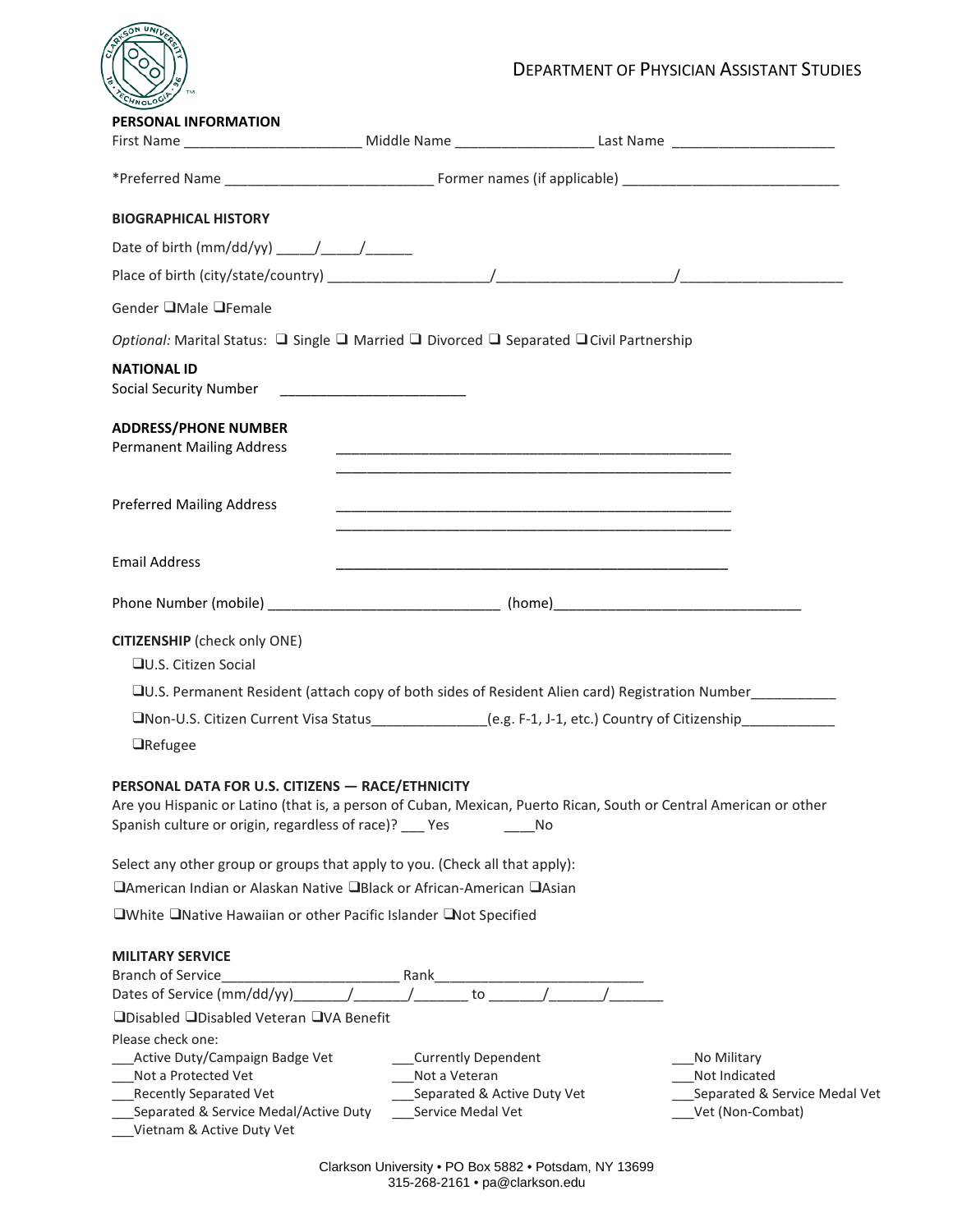

## **Statement of Meeting Technical Standards**

The abilities and skills which candidates and students *must* possess in order to complete the education and training associated with Physician Assistant education are referred to as "Technical Standards." These same abilities and skills are essential for clinical practice as a Physician Assistant. The Technical Standards listed below reflect five categorical areas: observation, communication, critical reasoning (intellectual), motor and sensory, and behavioral/social and represent minimum competence levels. Students must attest that they meet these Technical Standards prior to or at the time of matriculation to the Clarkson University Department of PA Studies. Students found to be in violation of Technical Standards are at risk for dismissal from the program. Each standard is defined below and is followed by examples of indicators of minimum competence in that area. Reasonable accommodation for persons with documented disabilities will be considered on an individual basis, but a candidate must be able to perform in an independent manner.

**Observation.** Candidates must have sufficient capacity to observe in the lecture hall, the laboratory, the outpatient setting and the patient's bedside. Sensory skills to perform a physical examination are required. Functional vision, hearing and tactile sensation are required to properly observe a patient's condition and to perform procedures regularly required during a physical examination such as inspection, auscultation and palpation.

**Communication.** Candidates must be able to communicate effectively in both academic and health care settings. Candidates must show evidence of effective written and verbal communication skills. Candidates must be able to communicate with patients in order to elicit information, describe changes in mood, activity and posture and perceive nonverbal communications. Candidates must be capable of completing, in a thorough and timely manner, appropriate medical records and documents and plans according to protocol.

**Motor.** The ability to participate in basic diagnostic and therapeutic maneuvers and procedures (e.g., palpation, auscultation) is required. Candidates must have sufficient motor function to execute movements reasonably required to properly care for all patients. Candidates must be able to move freely about patient care environments and must be able to move between settings such as clinics, classroom buildings, and hospitals. In addition, physical stamina sufficient to complete the rigorous course of didactic and clinical study is required. Long periods of sitting, standing, or moving are required in classroom, laboratory and clinical experiences.

**Intellectual.** Candidates must be able to measure, calculate, reason, analyze and synthesize. Problem solving, one of the critical skills demanded of physician assistants, requires all of these intellectual abilities. Candidates must be able to read and understand medical literature. In order to complete the Physician Assistant Studies program, candidates must be able to demonstrate mastery of these skills and the ability to use them together in a timely fashion in medical problem-solving and patient care.

**Behavioral and Social Attributes.** Candidates must possess the emotional health and stability required for full utilization of their intellectual abilities, the exercise of good judgment and the prompt completion of all academic and patient care responsibilities. The development of mature, sensitive and effective relationships with patients and other members of the healthcare team is essential. The ability to function in the face of uncertainties inherent in clinical practice, flexibility, compassion, integrity, motivation, interpersonal skills and concern for others, are all required. Candidates must be able to function effectively under stress and have the ability to accept constructive criticism and handle difficult interpersonal relationships during training.

Please sign certifying you meet the technical standards.

Applicant's Signature Date Date Date

\_\_\_\_\_\_\_\_\_\_\_\_\_\_\_\_\_\_\_\_\_\_\_ \_\_\_\_\_\_\_\_\_\_\_\_\_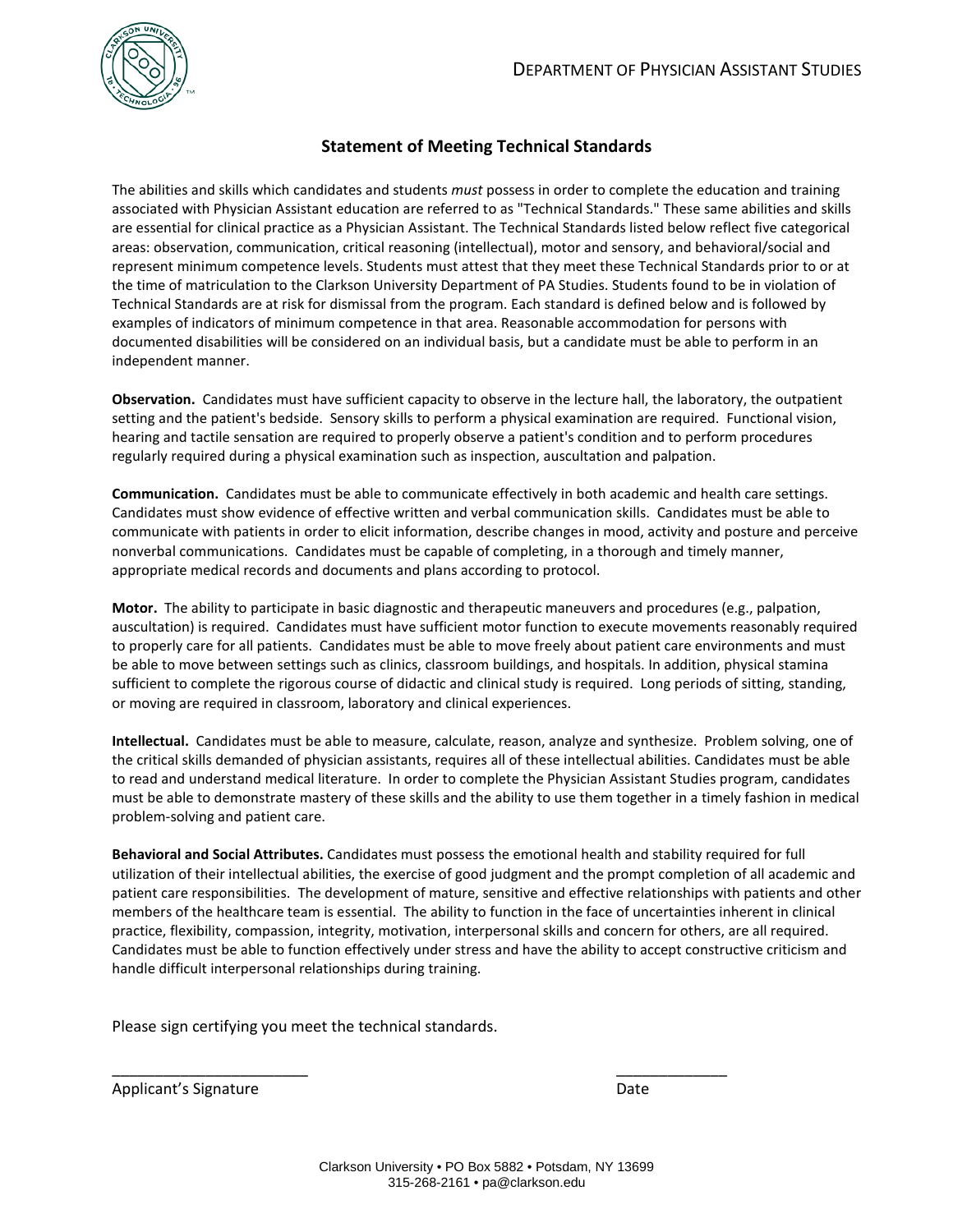

# **Health Care Related Experience**

Please list all health care related experiences, include those listed on your CASPA application. Health care related experiences may include patient care, volunteer/community enrichment, employment and/or shadowing. The experiences that include a high level of decision making and intensive hands on patient care responsibility will be considered high quality. We encourage our applicants to gain a variety of quality experiences, while meeting or exceeding the quantity of hours required for acceptance to our program. Please fill in and print as many pages as needed.

| Employer                                   | Title  | <b>Total Hours</b>              | <b>Start Date</b> | <b>End Date</b> |
|--------------------------------------------|--------|---------------------------------|-------------------|-----------------|
|                                            |        |                                 |                   |                 |
| Supervisor                                 | Email: |                                 | Phone Number:     |                 |
| Duties:                                    |        |                                 |                   |                 |
|                                            |        |                                 |                   |                 |
| No $\square$<br>Compensated: Yes $\square$ |        | Certification/License Required: | Yes $\Box$        | No $\Box$       |

| Employer                                | Title  | <b>Total Hours</b>                            | <b>Start Date</b> | <b>End Date</b> |
|-----------------------------------------|--------|-----------------------------------------------|-------------------|-----------------|
| Supervisor                              | Email: |                                               | Phone Number:     |                 |
| Duties:                                 |        |                                               |                   |                 |
|                                         |        |                                               |                   |                 |
| Compensated: Yes $\square$<br>No $\Box$ |        | Certification/License Required: Yes $\square$ |                   | No $\Box$       |

| Employer                                   | Title  | <b>Total Hours</b>                            | <b>Start Date</b> | <b>End Date</b> |
|--------------------------------------------|--------|-----------------------------------------------|-------------------|-----------------|
| Supervisor                                 | Email: |                                               | Phone Number:     |                 |
| Duties:                                    |        |                                               |                   |                 |
|                                            |        |                                               |                   |                 |
| Compensated: Yes $\square$<br>No $\square$ |        | Certification/License Required: Yes $\square$ |                   | No $\Box$       |